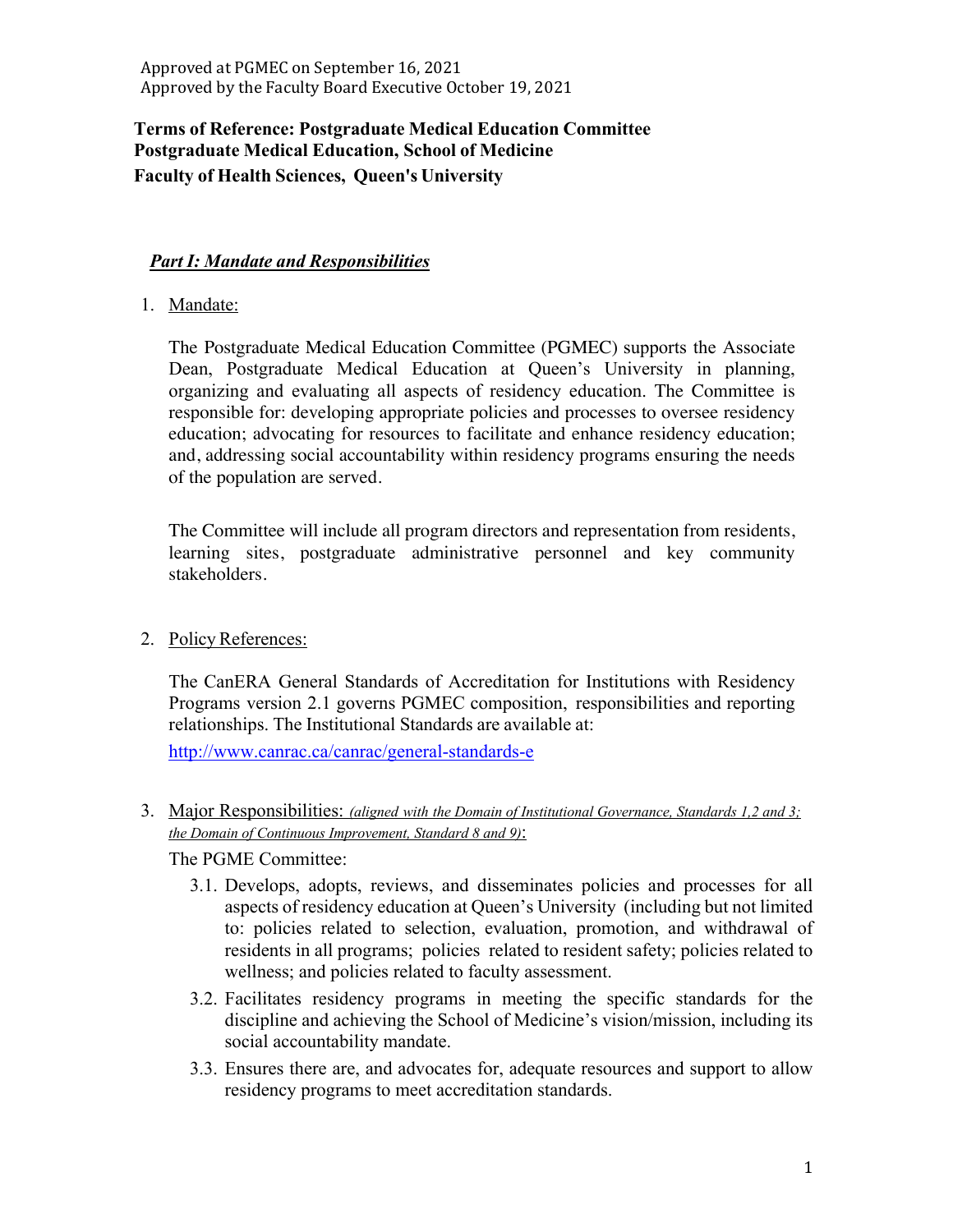- 3.4. Ensures a confidential system of residency and teacher information management is maintained.
- 3.5. Maintains effective working relationships with all residency education stakeholders, including but not limited to: program directors, residency program committees, administrative personnel, undergraduate medical education, continuing professional development, faculty development, all learning sites, other health professionals, government, and the certifying colleges and medical regulatory authorities.
- 3.6. Reviews and improves the quality of postgraduate medical education structures and governance on a regular basis.
- 3.7. Oversees the internal review process for all residency programs between regularly mandated on-site surveys and as specifically mandated by the accrediting Colleges.
- 3.8. Provides effective follow-up mechanisms to ensure implementation of recommended changes emerging from Internal Reviews and Accreditation processes to enhance all residency programs.
- 3.9. Builds capacity and facilitates residency programs to identify, monitor and correct issues through continuous improvement.
- 3.10. Establishes and maintains an appeal mechanism for matters related to postgraduate medical education decisions.
- 3.11. Ensures residents are allocated to teaching institutions based on educational priorities.
- 3.12. Gives clear direction to Program Directors and assures that they are supported by their Department/Division Head and the Associate Dean in the conduct of their educational programs, including the allocation of residents.
- 3.13. Ensures a proper educational environment free of intimidation, harassment and abuse, with mechanisms in place to deal with such issues as they arise.
- 3.14. Ensures there is a collaborative process to review and improve the quality of the learning environment at all learning sites.
- 3.15. Ensures there are adequate guidelines for the supervision of residents.
- 3.16. Ensures there is adequate opportunity for faculty development.
- 3.17. Ensures its terms of reference are reviewed regularly.

### 4. Access to Information:

Members of the committee will have access to documents required to inform the effective management of postgraduate medical education.

## *Part II: Leadership & Membership*

5. Membership: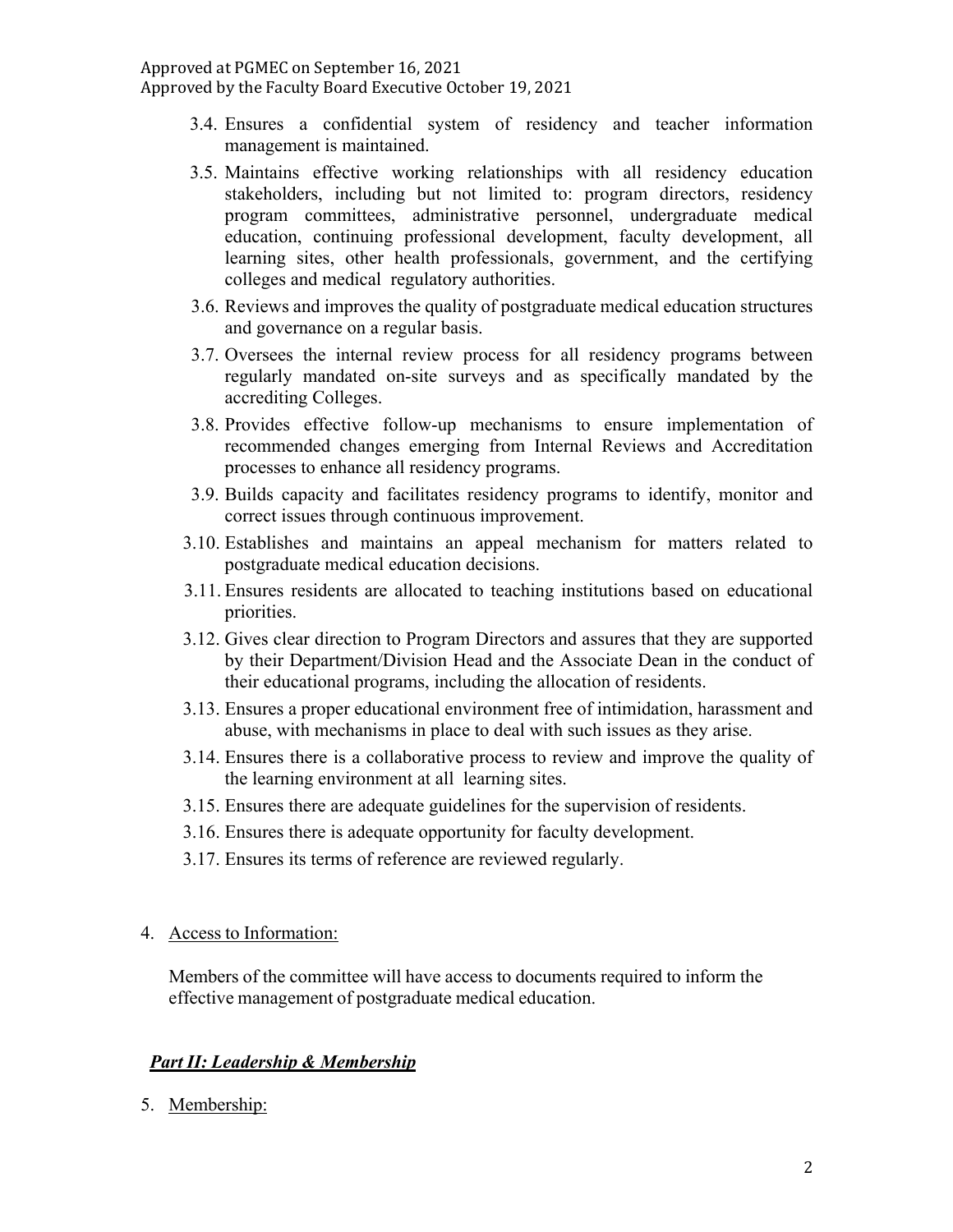## **Core Committee**

- Associate Dean PGME (Chair)
- All Program Directors (or delegated Assistant PD voting on behalf of the program)
- **Family Medicine Enhanced Skills Program Director**
- Family Medicine Category 1 Enhanced Skills Program Directors (Anesthesia, Care of the Elderly, Emergency Medicine, Palliative Care)
- Assistant Dean, Distributed Medical Education
- Director, Resident Wellness
- Representatives of Affiliated Teaching Hospitals
- Resident Representation\*: One of each PARO representative, CFPC program, RCPSC program.

### *Non-voting and Ex-Officio:*

- Vice Dean Education, FHS
- Program Manager, PGME Office
- Accreditation Coordinator, PGME
- Equity, Diversity and Inclusion, Faculty Lead, FHS
- Equity, Diversity and Inclusion, Interest Group Resident lead
- Assistant Program Directors
- Family Medicine Site Directors
- **Family Medicine Category 2 Program Directors**
- Medical Director, Academic Affairs, Lakeridge Health Corporation
- **•** Director, Assessment and Evaluation
- **•** Director, Marketing and Recruitment
- Chair of the Education Advisory Board
- Chair of the Resident Advisory Committee
- Chair(s) of the Internal Review Subcommittee
- Chair or Co-Chair of the Queen's Resident Medical Education Committee
- 2 Representatives of the Fellowship Education Advisory Committee
- **•** 1 CFPC Program Administrator\*
- **•** 1 RCPSC Program Administrator\*
- **•** 1 Educational Consultant Representative\*
- **•** 1 Member of the Public<sup>\*</sup>

### **Standing Subcommittees**

- PGY 1 Subcommittee
- Subspecialty Subcommittee
- Education Advisory Board
- Resident Advisory Committee
- **•** Fellowship Education Advisory Committee
- **•** Internal Review Subcommittee (IRSC)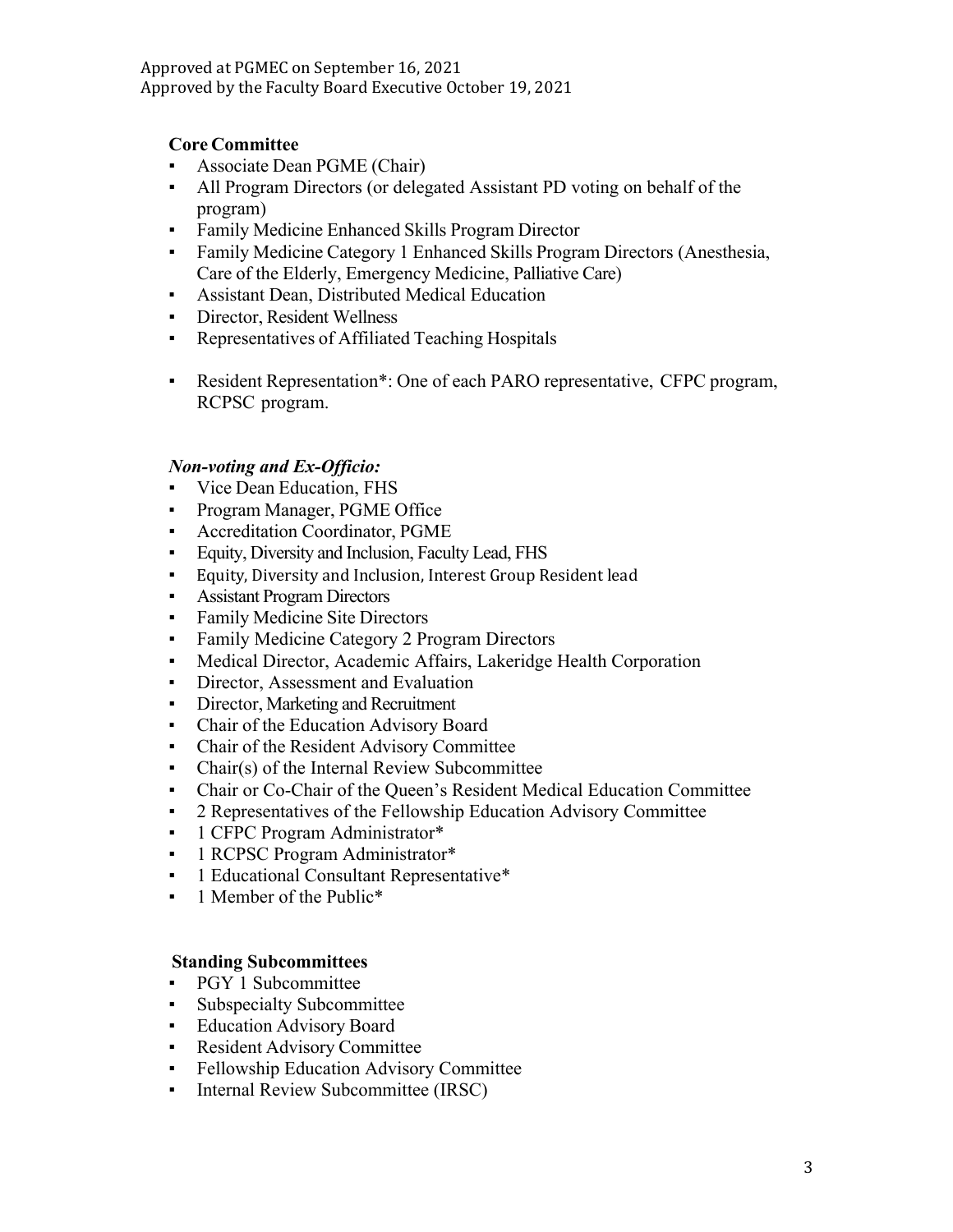- Queen's Resident Medical Education Committee (QRMEC)
- Ad Hoc Committees as required

## 6. Leadership:

#### **Chair**

Chaired by the Associate Dean, Postgraduate Medical Education.

## **Subcommittees**

Chair, selected by Associate Dean PGME, or as defined by the Terms of Reference for the subcommittee.

## **Ad Hoc Committees**

Selected by Associate Dean PGME.

## 7. Term of Membership:

All members are permanent by virtue of office except:

- Resident Representatives are appointed annually and renewable for an additional year.
- Program Administrators are nominated by Program Directors for a two-year term, renewable once.
- Educational Consultant to be selected by their own internal group, for a twoyear term, renewable once.
- Member of the Public is nominated by Program Directors for a two-year term, renewable once.

Slate of nominees to normally be brought forward to PGMEC in the spring for selection and final approval. Vacancies may be filled throughout the year.

## 8. Responsibilities of Members:

- Attend meetings
- Read pre-circulated material
- Participate in discussions
- Communicate committee activities and report feedback at meetings
- Participate in Ad Hoc committees as required

### *Part III: Meeting Procedures*

- 9. Frequency and Duration of Meetings:
	- The PGMEC meets at a minimum six times per year (September to June)
	- Other Subcommittees meet in accordance with their Terms of Reference
	- Additional meetings may be called at the discretion of the Chair.

### 10. Quorum: